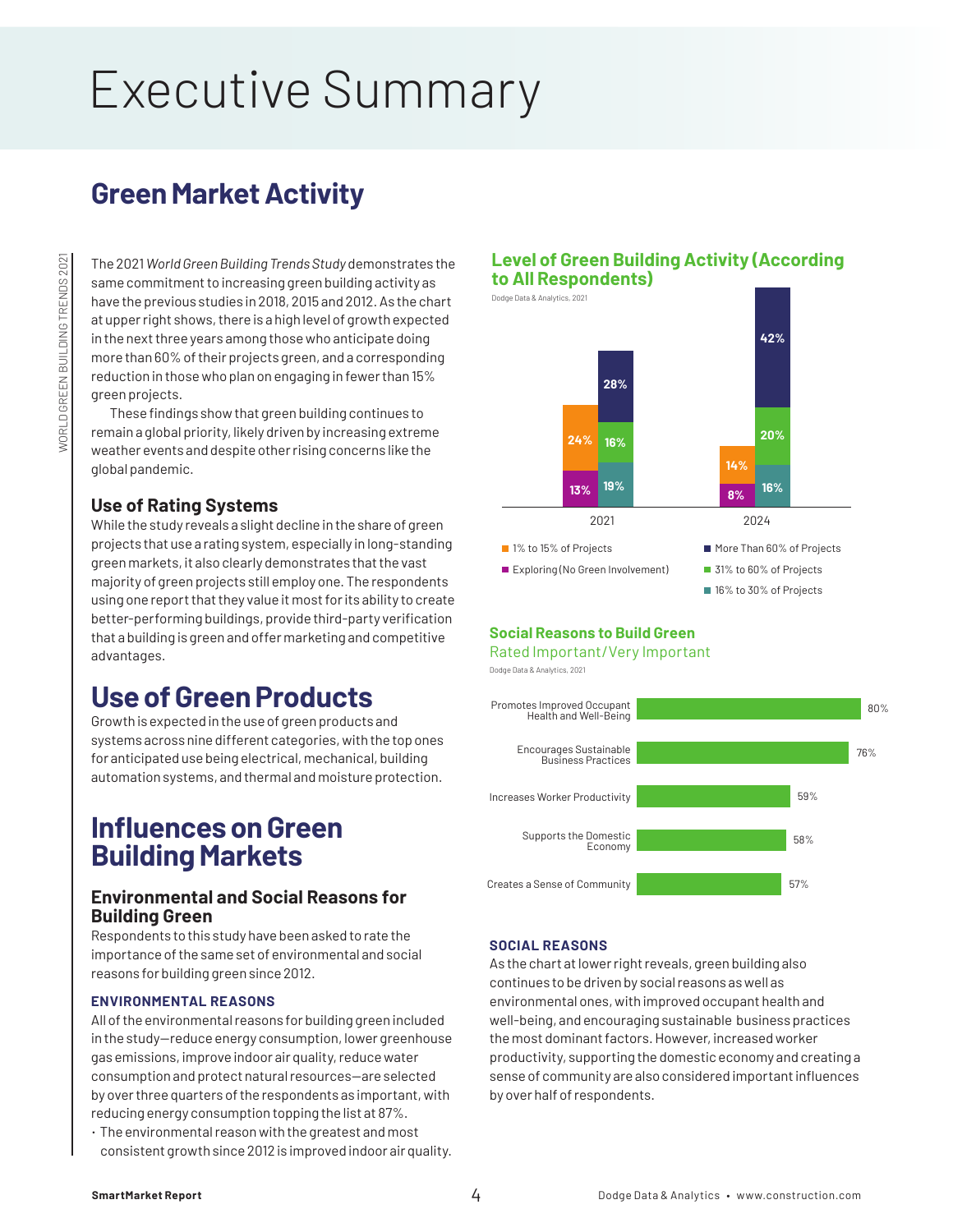# Executive Summary

# **Influences on Green Building Markets CONTINUED**

## **Top Triggers for Increasing Green Building**

The table at upper right shows that client demands are the top driver for construction industry practitioners, along with environmental regulations. Therefore, the triggers encouraging owners and investors to increase their green building efforts are critical to drive the industry forward. Lower operating costs is the top trigger for owners/investors, and it is also ranked first as the most important business benefit of building green globally.

In 2021, increasing green building because it is the right thing to do also increased compared with the findings in 2018, emerging in the top three for both practitioners and owners. This has no doubt been driven by greater concerns about the impacts of climate change and a more intense focus on healthier buildings driven by the pandemic. Creating healthier buildings also continues to be an important trigger, as it was in 2018, and improving occupant health and well-being remains one of the critical business benefits of green building, ranking nearly as high as operating cost savings.

# **Financial Benefits of Building Green**

As the table at lower right shows, average operating cost savings within the first 12 months exceed 10% and the fiveyear cost savings exceed 16%. Owners and investors report 9% growth in building asset value due to investments in both new green buildings and green renovations/retrofits. Clearly, green buildings are helping to drive the operating cost savings sought, and provide more value to the asset owners.

#### **IMPACT OF HIGH GREEN INVOLVEMENT**

Respondents who do more than 60% of their projects green benefit from their increased knowledge of and experience with green building and are able to achieve better results.

- Those with a high level of green involvement track operating costs more often, with 71% reporting doing so compared with the global average of 59%.
- Therefore, it is particularly notable that they report operational cost savings of over 16% on new green buildings and retrofits in the first year, and over 20% on green renovations/retrofits.

These findings suggest that as organizations intensify their green building involvement, it can help them achieve the top benefits sought, which can encourage even greater investment, reinforcing a virtuous cycle.

### **Top Triggers for Increasing Green Building Selected by One Quarter or More Respondents**

Dodge Data & Analytics, 2021

| <b>Owners/Investors</b>          | <b>Architects/Engineers/Contractors</b> |  |
|----------------------------------|-----------------------------------------|--|
| 1. Lower Operating Costs         | 1. Client Demands                       |  |
| 2. Right Thing to Do             | 2. Environmental Regulations            |  |
| 3. Healthier Buildings           | 3. Right Thing to Do                    |  |
| 4. Internal Corporate Commitment | 4. Healthier Buildings                  |  |

5. Environmental Regulations 5. Lower Operating Costs

#### **Most Important Business Benefits of Green Building** Dodge Data & Analytics, 2021



### **Financial Benefits of Building Green, Compared With Traditional Buildings**

Dodge Data & Analytics, 2021

|                                                                    | <b>New Green</b><br><b>Buildings</b> | Green Renova-<br>tion/Retrofit |
|--------------------------------------------------------------------|--------------------------------------|--------------------------------|
| Average Reduction in Operating Costs<br>in Next 12 Months          | 10.5%                                | 11.5%                          |
| Average Reduction in Operating Costs in<br>Next 5 Years            | 16.9%                                | 17%                            |
| Average Increase in Asset Value<br>(According to Owners/Investors) | 9.2%                                 | 9.1%                           |